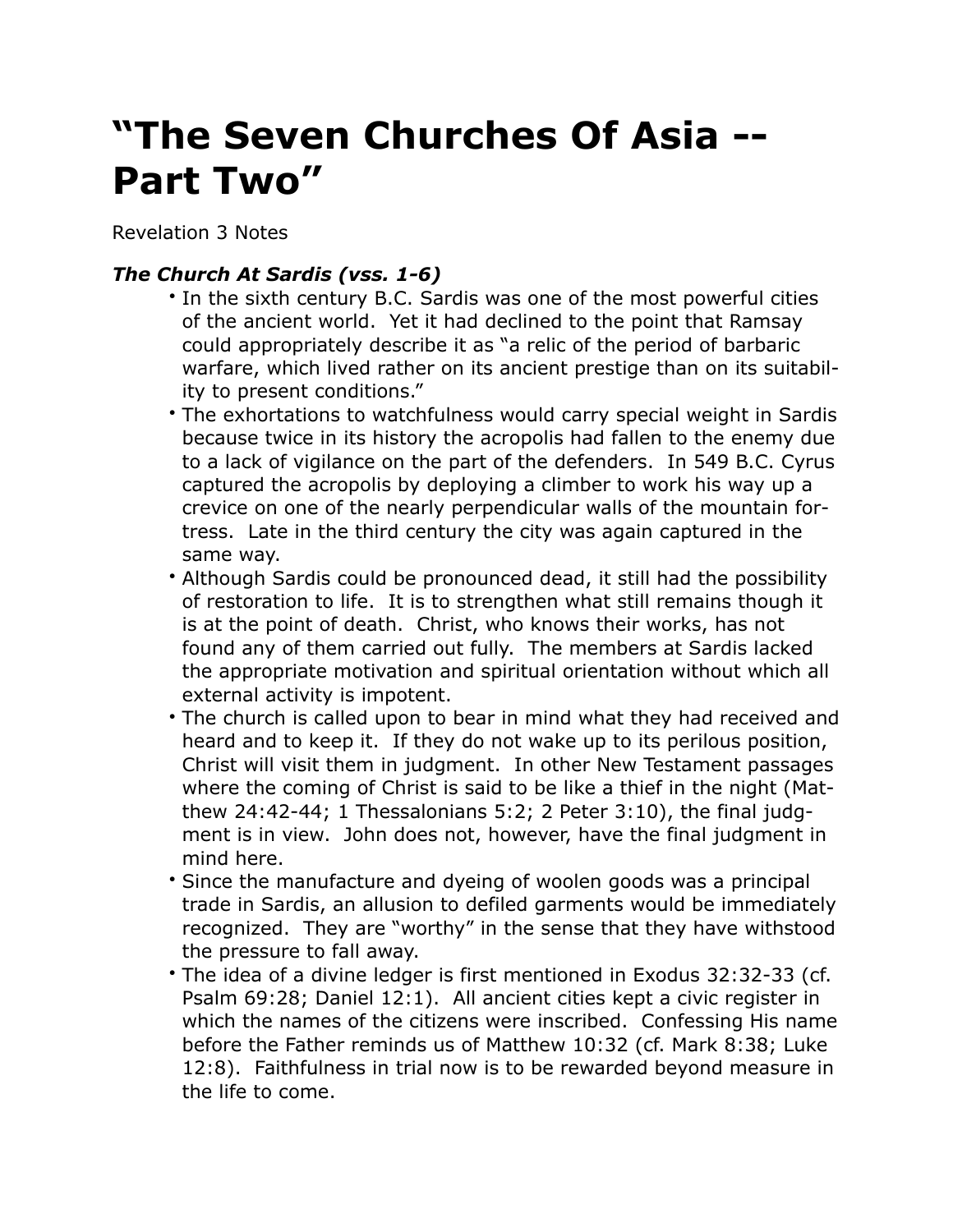## *The Church At Philadelphia (vss. 7-13)*

- Philadelphia is located at the juncture or trade routes leading to Mysia, Lydia and Phrygia and helped it earn the title "gateway to the East" and made it a city of commercial importance. Its one major drawback was that it was subject to earthquakes. The devastating earthquake of A.D. 17 which leveled twelve cities of Asia overnight had been particularly severe on Philadelphia.
- "The key of David" is a metaphorical expression indicating complete control over the royal household. It means the undisputed authority to admit or exclude from the New Jerusalem. This may be an intentional contrast with the practice of the local synagogue in shunning Christian Jews.
- A "door" indicates opportunity, an opening through which a goal could be achieved. As the city was an open door for the spread of Greek civilization, so now the Lord had opened a door of evangelism to the church in that city.
- The Jewish population was convinced that by national identity and religious heritage it was the people of God. Not so, claimed the Christians. Christians are now called "the Israel are God" (Galatians 6:16). By their slander and persecution of Christians they have shown themselves to be the "synagogue of Satan."
- Because the church was faithful to Christ in time of trial that He in turn will be faithful to them in the time of their great trial (John 17:15). The church will have its trials which test faith, but it will be kept from trials which would affect the earthlings, the world of the unregenerated.
- The promise of keeping these safe implies and imposes continuous steadfastness by the saints. The thought does not concern itself with gain to the taker, but with loss to the loser. The crown may be forfeited by any individual who grows careless, complacent, selfsatisfied, overconfident or who neglects opportunity and duty.
- "Pillar" conveys the idea of stability and permanence. To a city that had experienced devastating earthquakes which caused people to flee into the countryside and establish temporary dwellings there, the promise of permanence within the New Jerusalem would have a special meaning.

## *The Church At Laodicea (vss. 14-21)*

• In Roman times Laodicea became the wealthiest city in Phrygia. The fertile ground of the Lycus valley provided good grazing for sheep. It was known for its medical school and two of its most famous medicines were an ointment from spice nard for the ears and an eye-salve made from "Phrygian powder" mixed with oil. Laodicea's major